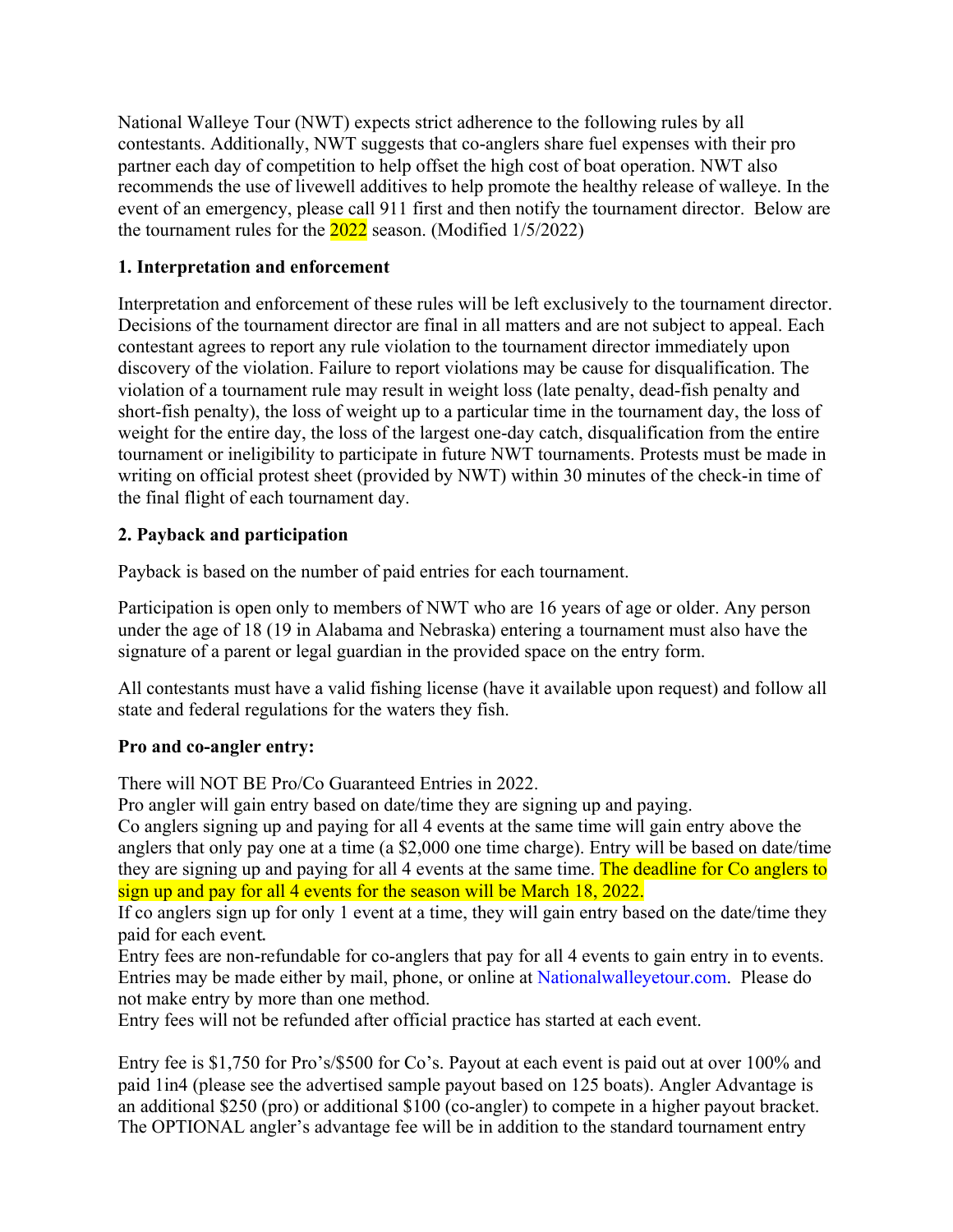and may be paid when an angler registers for an event, or is otherwise due by the close of onsite sign in prior to the tournament. The Anglers Advantage entry fee will be paid out at 100% to those participating in the program with a 1in 4 payout based on the number of entries into the Program. If you do not understand this program please ask questions. Please do not sign up or enter the Angler Advantage program unless you feel that you completely understand the Program and Payout. The Payout for AA on the flyer is based on all 125 anglers taking part in the Program.

If a participating angler is a nonresident the angler must complete Form W-8BEN & 1042. The tournament organization will withhold 30% from any earnings received and we will file Form 1042 and submit withholdings.

### **3. Point standings**

200 points are awarded to the winner of each qualifying tournament, 199 to 2nd, 198 to 3rd, etc. All anglers who receive weight credit receive points.

The top 40 pros and top 40 co-anglers from the final point standings qualify for the Championship. If the pro-angler and co-angler field is not even, we will continue down the points list until there is a full field of 40 pros and cos.

Top 40 pro anglers will NOT have an entry fee to pay to participate in the Championship. Top 40 co anglers entry fee will be \$500 to participate in the Championship.

### **4. Purchasing of information**

The purchasing of, or bartering for, information about locating or catching fish on tournament waters, including but not limited to GPS waypoints (other than through commercially available sources) and the hiring of fishing guide services is not permitted 30 days prior to first tournament day of the event.

# **5. Off-limits, practice and competition**

Competitors must be paid in full the Friday, 2 weeks before each event to participate.

Competitors must be off the water by 4pm the evening before the  $1<sup>st</sup>$  day of competition.

Qualifying event competition days are Thursday and Friday with full field fishing both days. Pros and co-anglers fish together for a combined daily boat weight. Winners determined by heaviest cumulative weight for two days.

In the event of severe weather and a day of competition is canceled by the tournament director every effort will be made to fish on Saturday. If conditions are still unsafe and unable to compete then the winners will consist of the one day heaviest weight.

The championship event will be a three day event (Wed-Fri) with the full field of pros and coanglers fishing the first two days and the final 10 pros and co-anglers fishing the third day. Winners determined by heaviest cumulative weight for three days.

During competition days, pros may not follow a non-contestant's boat or participate in the placing of markers by non-contestant's or the practice of "hole sitting" by anyone. Co-angler contestants who share a pro partner's fishing locations with another contestant will be disqualified along with the contestant requesting and/or using the information. At the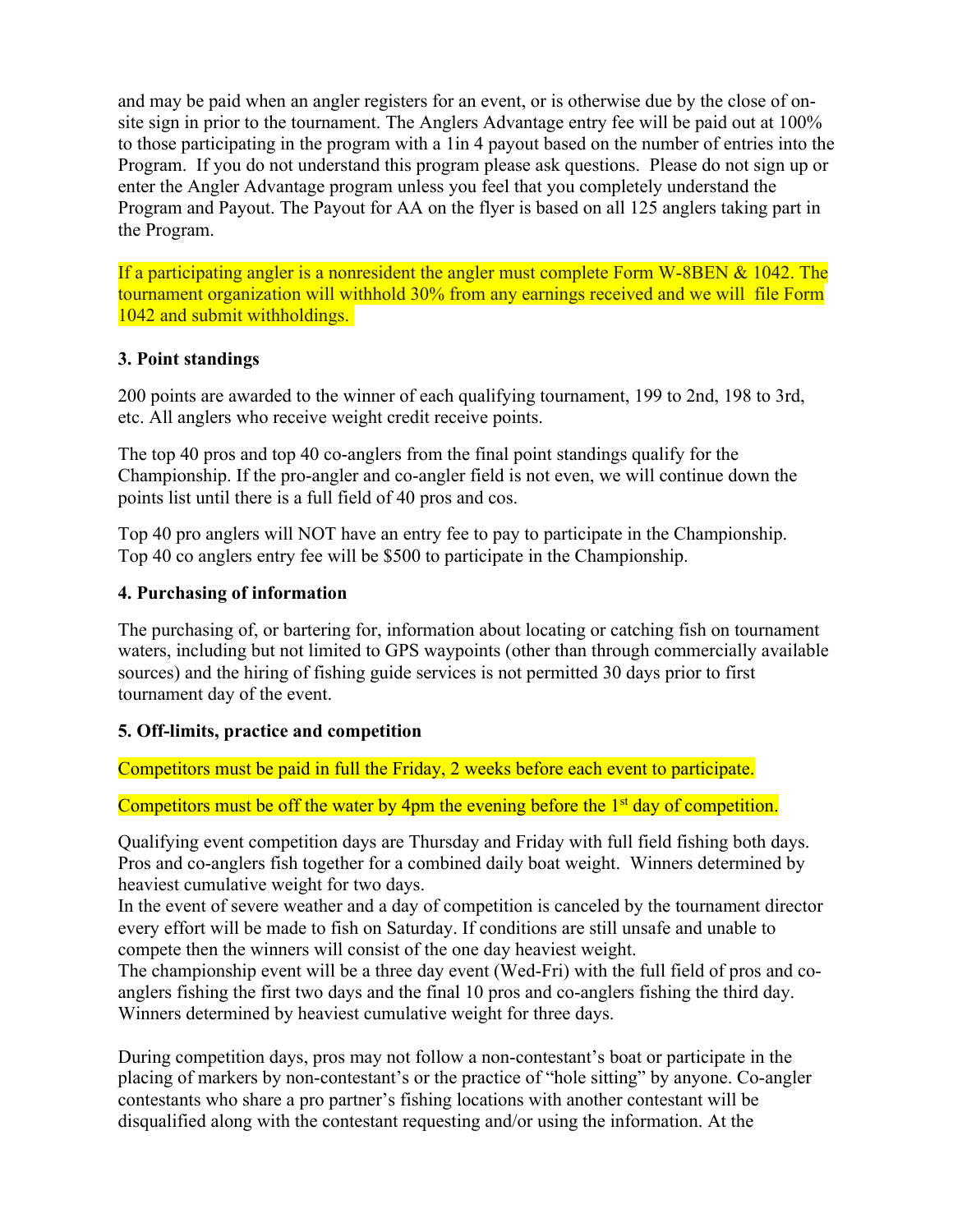Championship after the day 2 cut has been announced anglers still fishing cannot get information from any angler who is not fishing the last day of competition. During competition hours from takeoff until check-in, all on-water communication by contestants (excluding partners) pertaining to method or type of presentations being used, lure selection or color and location of fish or type of water being fished is strictly prohibited.

Flights over tournament waters are not permitted 30 days prior to first tournament day of the event.

## **6. Pretournament & pairing meeting**

Registration and the meeting will be in person unless notified.

Each contestant will receive a confirmation with times and dates of where they will need to be and when they need to be there. Please follow those directions for each event. If you do not receive this information please contact the tournament director.

Contestants not present or represented for pairings may forfeit their entry fee and not be entered in the tournament.

In an emergency contestants may request permission from the tournament director to send a person who is 16 years of age or older to represent them. If permission is granted, noncontestants can represent one person; contestants can represent themselves and one other person. This representative must attend the pretournament meeting to record flights, takeoff time, check-in time, off-limits areas, size and creel limits, and any other relevant tournament rule information. This representative must also attend the pro/co-angler draw immediately following the pretournament meeting to receive the contestant's boat number, meet the contestant's pro or co-angler, and record the pro or co-angler's lodging information, phone number and exact location for the contestant and pro or co-angler to meet prior to takeoff.

Registration hours are 2-4 p.m. local time the day before each tournament.

It is mandatory that all contestants or their representatives attend the pretournament meeting that will be held at 5 p.m. local time the day before each tournament. Contestants not present or represented for pairings may forfeit their entry fee and not be entered in the tournament.

# **7. Pairings**

Pros and co-anglers will be paired by random draw. All contestants or their representatives must contact their assigned partners following the pretournament meeting. Partners should advise each other of their respective lodging and phone numbers and establish a meeting time and place for the following morning's takeoff. The tournament director, at his sole discretion, may reassign partners prior to takeoff.

### **8. Safety**

Safe boating must be observed at all times.

Each contestant is required to wear a fastened U.S. Coast Guard-approved personal flotation device anytime the primary combustion engine is in operation from boat check until weigh-in each day of the tournament.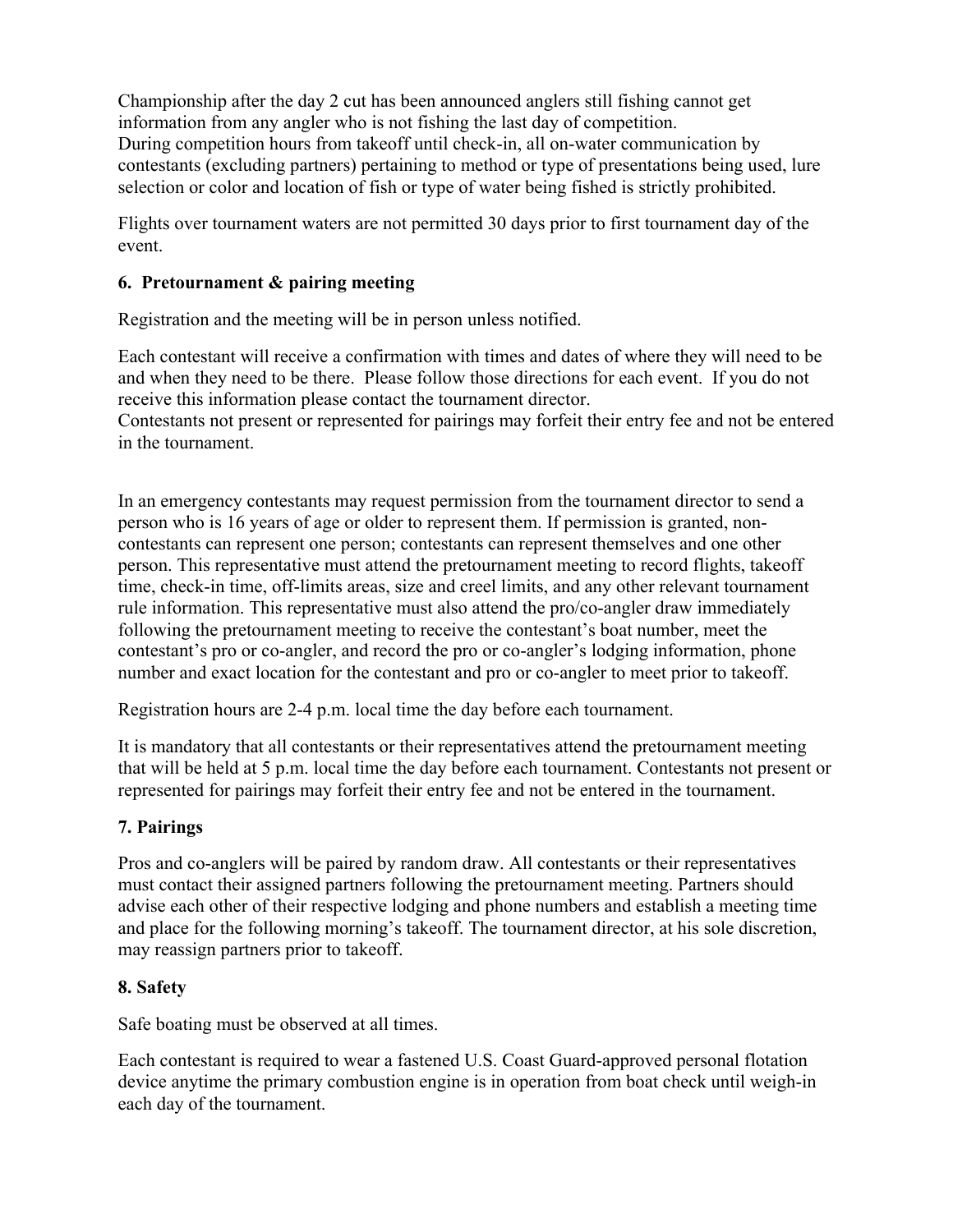All boats must be equipped with an emergency ignition-shutoff device that must be securely attached to the driver's body whenever the primary combustion engine is in operation. A driver must be seated behind the steering wheel or at the tiller and in full control of the boat whenever the primary combustion engine is in operation and in gear. Each boat is required to have a fully functional marine band radio.

At the discretion of the tournament director, tournament days may be shortened, postponed or canceled due to unsafe weather or water conditions.

## **9. Sportsmanship**

All contestants are required to follow high standards of sportsmanship, courtesy and conservation and to conduct themselves in a manner that will be a credit to themselves, to NWT, NWTs' sponsors, the sport of fishing and NWTs' efforts to promote the sport. Conduct not complying with these standards includes, but is not limited to, the following:

- Violation of, or failure to comply with, any of the rules for the NWT.
- Consumption and/or possession of alcoholic beverages or any kind of mind-altering substance during tournament hours extending through the weigh-in procedure.
- Abuse of, or addiction to, mind-altering substances.
- Conviction of a felony within the past 36 months.
- Suspension/disqualification, probation or ban from any tournament or fishing organization.
- Any other words, conduct or actions reflecting unfavorably upon efforts to promote safety, sportsmanship, fair competition and compliance with tournament rules, or which fail to comply with the standards set forth in the first sentence of paragraph.

In case of any conduct not complying with the standards outlined above, NWT shall have the right to refuse an application to compete, to deny a confirmed application to compete by returning the entry fee or to disqualify a contestant.

### **10. Boat operation**

Pros will make all decisions regarding boat operations and waters to be fished. Pros must provide all presentation equipment such as downriggers, planer boards, side planers, rods, reels, bait, line and terminal tackle for their own use and the use of their co-angler partners. With the exception of two rods and reels, co-anglers are not permitted to bring tackle into their pro's boat without permission from the pro.

The use of mobile communication devices, including but not limited to, cell phones, marine radios, walkie-talkies, CBs, etc., during tournament hours is strictly prohibited except in an emergency (severe weather, breakdowns, etc.) or to communicate with lockmasters about locking or with the tournament director.

Co-anglers are not allowed to record GPS waypoints or use any type of handheld GPS during any competition day.

Contestants are expected to compete every day for which they are qualified; failure to do so may result in ineligibility to compete in future NWT tournaments.

# **11. Boat and horsepower regulation**

All boats must be propeller-driven and a minimum of 16 feet in length.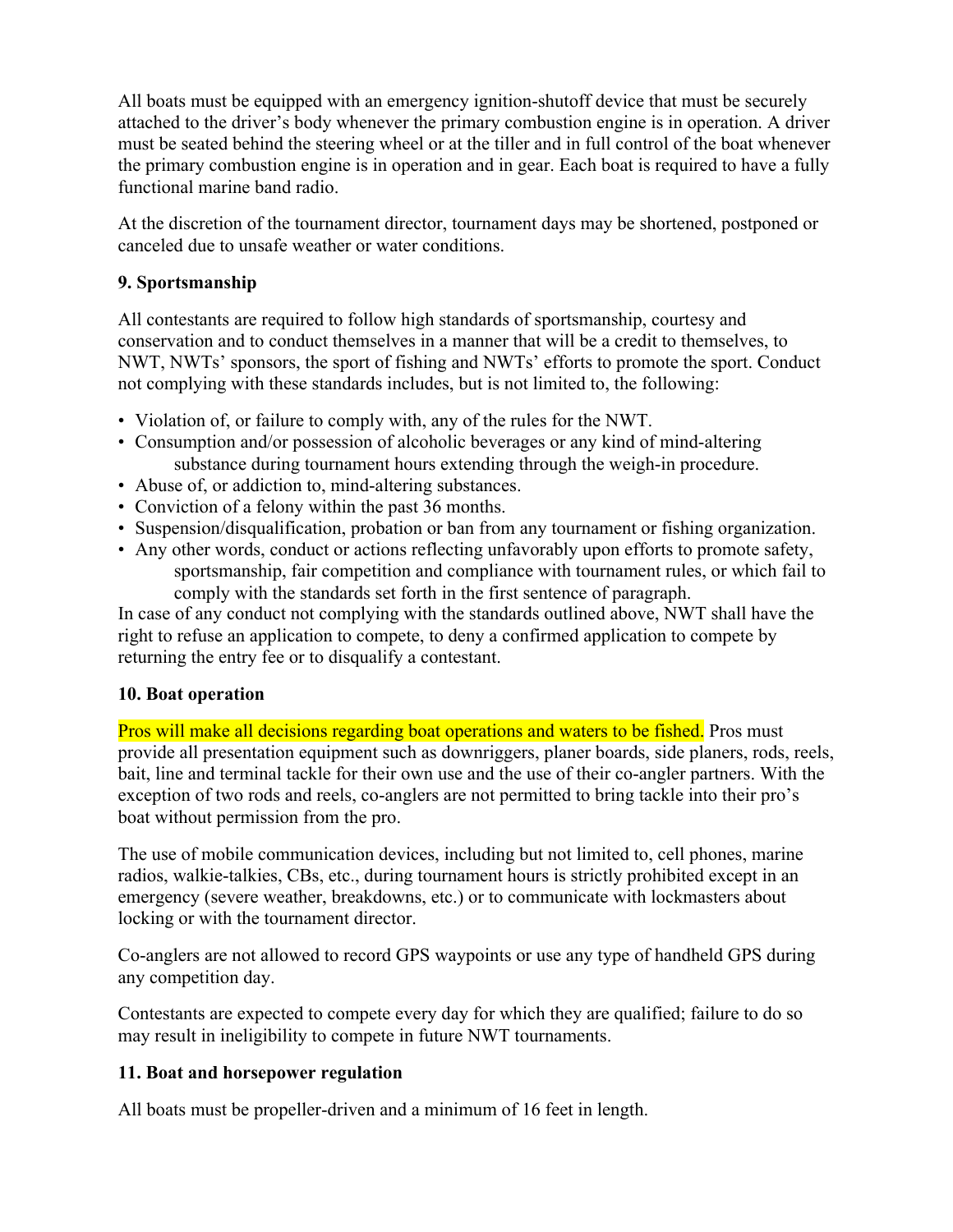All boats must be equipped with wheel or tiller steering; no other steering device will be permitted.

No barges or similarly cumbersome craft will be permitted.

Each boat must have all required U.S. Coast Guard safety equipment.

Boats must contain a properly aerated livewell space to maintain alive a limit catch of fish.

Maximum horsepower for outboards used in tournament competition cannot exceed the horsepower capacity set forth on the "Maximum Capacities" placard.

- Each boat must have a clearly legible "Maximum Capacities" (or comparably titled) placard that includes a maximum horsepower rating affixed to the boat by the manufacturer.
- The horsepower of the primary outboard engine must not exceed the maximum horsepower capacity specified on the placard.
- Each contestant agrees to submit their boat and/or motor to an inspection by NWT personnel.
- Falsifying information on entry forms or altering the horsepower numbers on the motor or rating placard will be cause for disqualification from the tournament and may result in ineligibility to compete in future NWT events.

Fishing platforms must be factory-installed equipment. No portable platforms may be used in tournament competition.

Fuel may be carried only in factory-installed (built-in) fuel tanks. Optional remote engine fuel tanks must be factory- or factory-authorized-dealer installed and be strapped or otherwise secured. Any additional fuel used during the tournament day must be purchased from a retail facility open to the public and pumped through a hose with a nozzle.

# **12. Permitted fishing methods**

Fishing is defined as having a lure attached to a line with the lure in the water.

All fish must be caught alive in a conventional sporting manner.

Live bait may be used.

No more than two fishing rods with one lure each, or one fishing rod with two lures per angler may be used at a time unless the state or lake limit is more restrictive, in which case the state or lake limit will prevail.

Trolling as a method of fishing is permitted.

# **13. Permitted fishing locations**

Contestants may fish anywhere on tournament waters available to the public and accessible by boat, except areas posted or otherwise designated as "off-limits," "no boats," "keep out," "restricted," "no trespassing" or "no fishing" (or similar language or markings intended to restrict public access) by NWT, local, state or federal officials, or within a contestant's firstmarked fishing area. A "marked fishing area" is defined as a 50-foot diameter area around a marker buoy placed by a contestant on the same day of competition. The contestant placing the buoy must remain within the marked area and may leave only to play and land a fish. When limited out or not fishing, the buoy must be picked up. A "marked fishing area" may be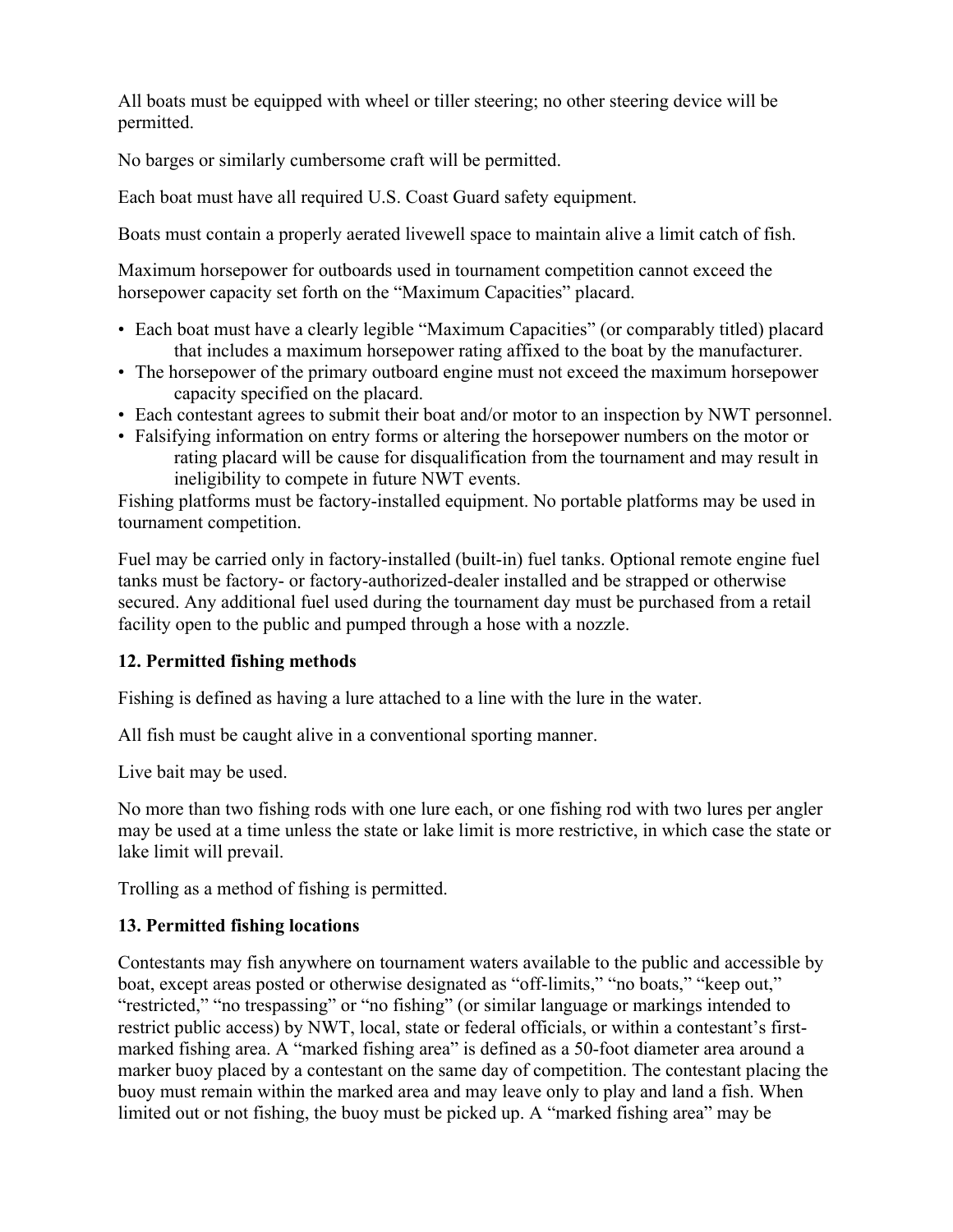navigated through if it restricts access to other fishable waters.

All fishing must be conducted from the boat. At no time may a contestant leave the boat to land a fish or to make the boat more accessible to fishing waters.

The cutting of trees, bushes and/or logs after the start of the pretournament meeting and/or the removal of official local, state or federal barricades at any time to make an area more accessible by boat is strictly prohibited and may result in disqualification from the tournament. The use of cables, ropes, chains or any type of block and tackle system to maneuver a boat into fishing waters is strictly prohibited and will result in disqualification from the tournament.

Contestants must leave and return to the check-in by boat. The boat must remain in the tournament waters during the tournament day. No tournament boat may be loaded on a trailer before the weigh-in except with the permission of the tournament director.

In the event of equipment failure or emergency, there are two permitted methods of returning to the check-in: (1) by both partners remaining in their boat and being towed by water by another contestant or non-contestant, or (2) one angler can stay with the boat and the other can get a ride with another competitor. Under these two conditions the contestants' catch may be counted without a penalty (except for late penalties, dead-fish penalties or other penalties pertaining to other tournament rules). Contestants who elect to return to the check-in by any other means than cited above will forfeit their day's catch to that point in time of the tournament day.

Any contestant returning to the check-in point will be eligible to restart and resume competition under the supervision of the tournament director or his designated tournament official. It is the sole responsibility of contestants to locate the tournament director to request a restart.

### **14. Checkpoints**

There will be only one checkpoint for boat check in the morning and one check-in point in the afternoon. Failure to go through boat check and checkout in the morning or failure to check in at the check-in point will result in disqualification. All fishing must cease upon check-in.

### **15. Late penalty**

Contestants who are not at the check-in area at the appointed time will be penalized 1 pound per minute, deducted from the total weight. Any contestant more than 15 minutes late will lose credit for that day's weight.

### **16. Live fish**

Every effort must be made to keep fish alive through the use of a properly aerated livewell. Eight ounces will be deducted from the total weight for each dead fish brought to the scales. All balancing weights must be removed before fish are presented at the bump tank. Balancing weights in the bump tank will result in a 1 pound penalty.

### **17. Scoring**

Scoring is determined by the combined pounds and ounces of both contestants' catch during each tournament. Pros and co-anglers fish together for a combined daily boat weight.

Only walleye, sauger or saugeye are accepted species.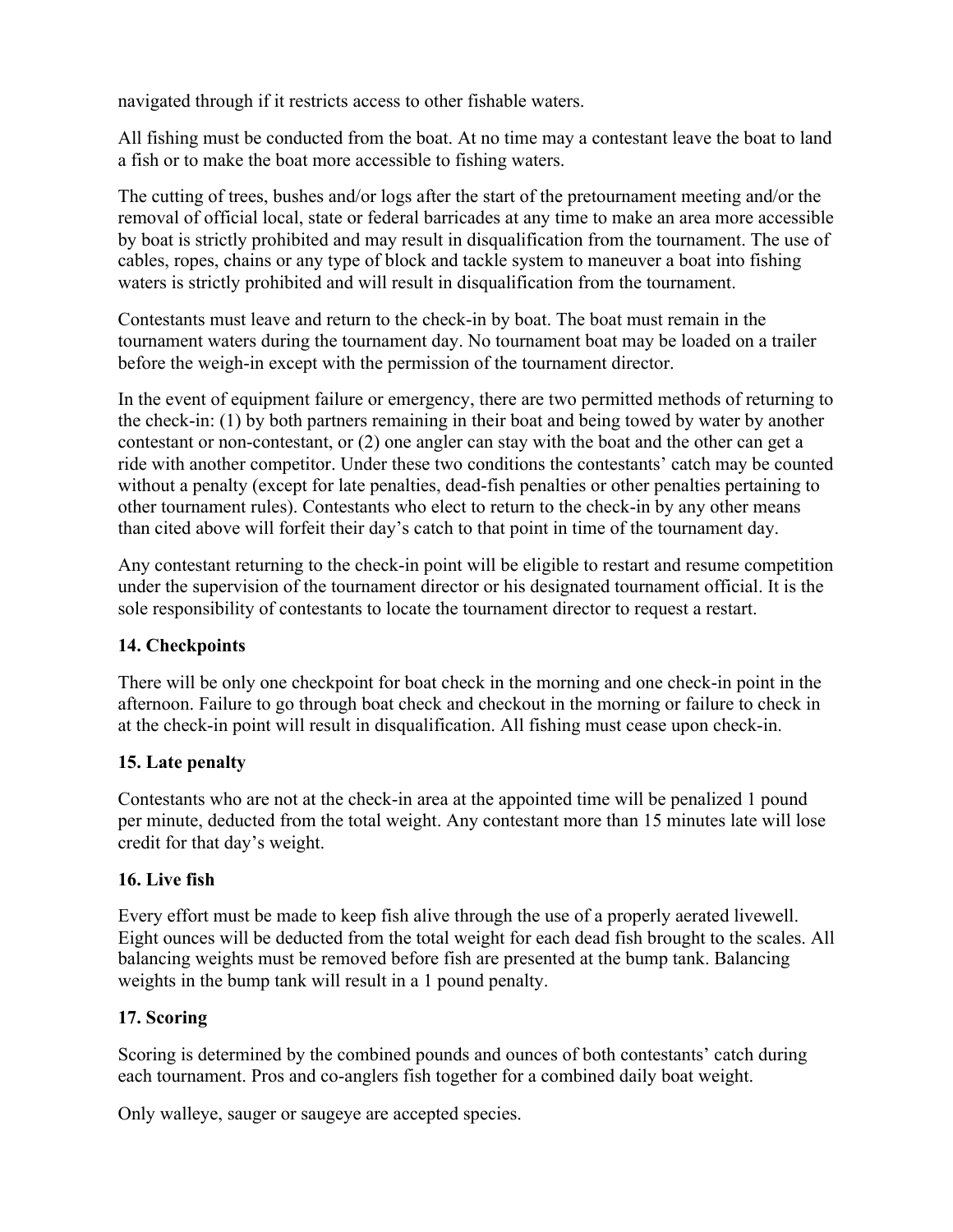The weigh-in limit will be five fish per boat unless the state or lake limit is less than five, in which case the state or lake limit prevails. In some cases the possession limit may exceed five fish per boat (see schedule details for possession and tournament limits for each tournament). Contestants possessing more than the authorized limit will have their catch to that point disqualified.

The minimum length limit will be 14 inches unless the state or lake limit is more than 14 inches, in which case the state or lake limit prevails. Fish presented for weigh-in that fail to measure the prescribed length (short or long in the case of slot limits) will be disqualified and penalized at the rate of 1 pound for each short or long fish presented.

Each contestant's catch must be presented in an official weigh-in bag.

### **18. Ties**

The heaviest one-day catch for the tournament will break ties on day 2 of qualifying tournaments and the NWT Championship. If a tie remains, it will be broken first by point standings, then by total number of fish for the tournament, then by total number of live fish for the tournament and then by lottery. Ties on day 3 of NWT Championship will be resolved by day-2 standings.

Ties will be broken for Angler of the Year races by total accumulative weight for all 3 regular season tournaments combined. If a tie remains, it will be broken by total number of fish for the year, then by total number of live fish for the year, then by lottery.

# **19. Truth verification test**

Each contestant agrees to submit, by signature on the tournament entry form, to a polygraph or voice stress analysis examination and to abide by its conclusion. Failure to pass an examination will result in disqualification from the tournament. Truth verification tests will be used at NWTs' sole discretion, and the determination of the meaning of the results will be made solely by NWT.

# **20. Insurance**

Liability insurance with coverage of not less than \$300,000 per occurrence is required of all pro contestants in NWT tournaments. Proof of insurance must be with the boat being used and must cover all passengers in the boat. Random checks will be conducted. Failure to provide proof of insurance when requested by the tournament director may result in disqualification.

# **21. Media Coverage**

Contestants are required to comply with all requests (including but not limited to: video, still camera, access to boat and access to fishing area) made by NWT film crew for the purpose of gathering media coverage throughout events. Failure to coordinate with and accommodate the NWT film crew needs will result in disqualification of that event.

# **22. Live Streaming by Competitors During Final Day Only**

Competitors are allowed to post one live stream on the final day of tournament fishing only to the social media channel of their choice (Facebook, You Tube, etc ). No websites are allowed.